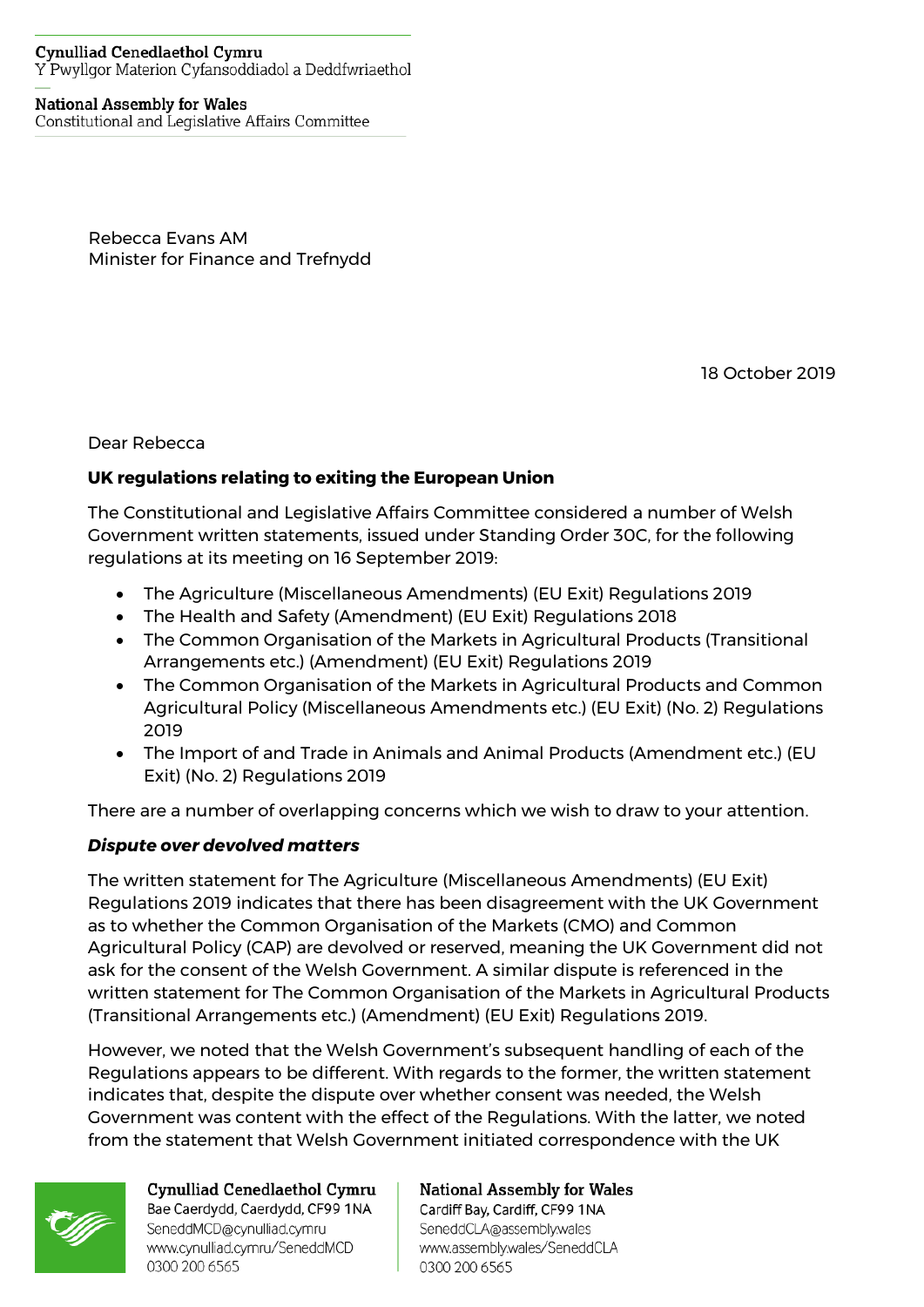Government informing it that it is not appropriate for UK Government Ministers to take unilateral decisions on matters which have a direct effect upon areas of devolved competence. We would welcome clarification on why different actions were taken. We would also be grateful if you could provide details of the UK Government's response to the correspondence.

## *Impact on legislative and/or executive competence*

The second matter which we wish to highlight relates to the impact that regulations may have on legislative and/or executive competence. We are concerned that the written statements for both The Agriculture (Miscellaneous Amendments) (EU Exit) Regulations 2019 and The Health and Safety (Amendment) (EU Exit) Regulations 2018 do not specify which legislative powers of the National Assembly or executive powers of the Welsh Ministers are affected by the regulations.

As you will be aware, Standing Order 30C.3(ii) requires the written statement to "specify any impact the statutory instrument may have on the Assembly's legislative competence and/or the Welsh Minister's executive competence". We would therefore be grateful if you would clarify which powers are affected in each case.

# *Impact on legislative and/or executive competence – concurrent functions*

The final matter we wish to draw to your attention relates to the potential negative impact on the National Assembly's legislative competence by the exercise of concurrent functions.

We have, over the past year, regularly raised the issue of concurrent functions impacting negatively on the National Assembly's legislative powers (by virtue of engaging paragraph 11 of Schedule 7B to the Government of Wales Act 2006). This matter is relevant to: The Agriculture (Miscellaneous Amendments) (EU Exit) Regulations 2019, The Common Organisation of the Markets in Agricultural Products and Common Agricultural Policy (Miscellaneous Amendments etc.) (EU Exit) (No. 2) Regulations 2019, and The Import of and Trade in Animals and Animal Products (Amendment etc.) (EU Exit) (No. 2) Regulations 2019.

However, there are differences in how the respective written statements comment on the issue. In respect of the latter mentioned regulations, the written statement states that Welsh Government officials are working with the Office of the Secretary of State for Wales with a view to amending Schedule 7B to the *Government of Wales Act 2006* by an Order under section 109A of that Act. This information is not provided in the written statements for the first and second sets of regulations mentioned above. The Counsel General's letter to us, dated 9 April 2019, stated that a section 109 Order was being considered by the Welsh and UK Governments. In evidence to us on 16 September, the Counsel General said he had not received a draft of the section 109 Order, and suggested there was a possibility that the UK Government was considering whether the Order should tackle issues identified to date or whether it would address broad principles.